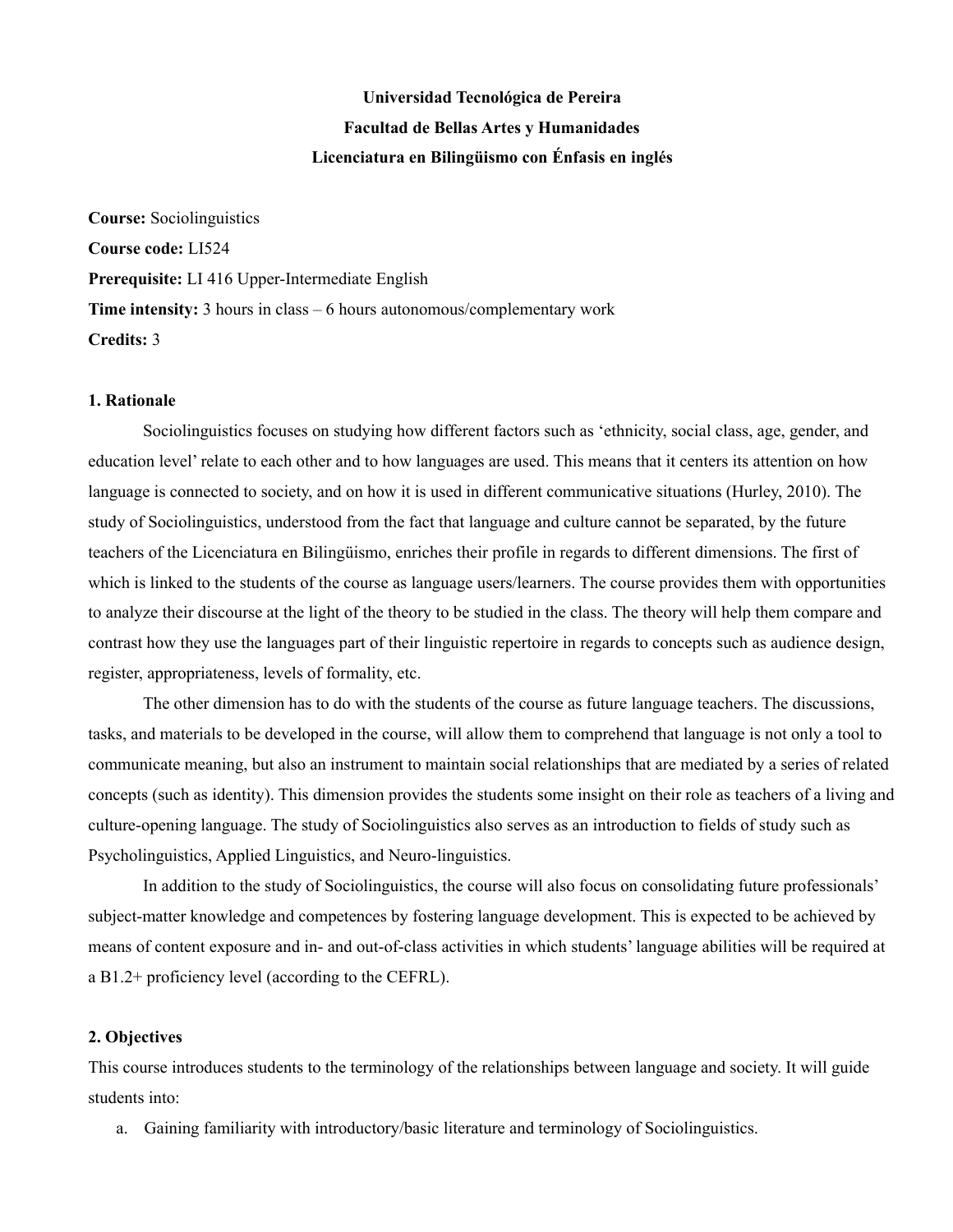- b. Creating awareness on how the use of linguistic forms interacts with social issues such as style, gender, age, and social class.
- c. Reflecting on how they use the languages of their linguistic repertoire at the light of the study of Sociolinguistics.

# **3. Learning outcomes - LO**

The following chart specifies on the right column the LOs the course will explicitly contribute to develop (there may be some others to which the course may contribute indirectly); and on the left column, the LOs of the course.

| Learning Outcomes relationship                                                                                                                         |                                                             |  |
|--------------------------------------------------------------------------------------------------------------------------------------------------------|-------------------------------------------------------------|--|
| Learning Outcomes Licenciatura en Bilingüismo                                                                                                          | <b>Learning Outcomes course related:</b>                    |  |
|                                                                                                                                                        | By the end of the Sociolinguistics course, the students     |  |
|                                                                                                                                                        | will be able to:                                            |  |
| 1. Utiliza el español y el inglés con altos niveles de<br>suficiencia en el ámbito social, académico y<br>profesional, y con consciencia intercultural | 1. Identify what Sociolinguistics is and the scope of its   |  |
|                                                                                                                                                        | study.                                                      |  |
|                                                                                                                                                        | 2. Identify and explain the different factors affecting the |  |
|                                                                                                                                                        | linguistic varieties choice in multilingual communities.    |  |
|                                                                                                                                                        | 3. Explain at the light of Colombian examples how           |  |
|                                                                                                                                                        | language maintenance and shift/death and revitalization     |  |
|                                                                                                                                                        | happen.                                                     |  |
| relacional, funcional y crítica.                                                                                                                       | 4. Define the academic terms used to refer to different     |  |
|                                                                                                                                                        | varieties spoken in a multilingual community.               |  |
|                                                                                                                                                        | 5. Explain the differences between regional and social      |  |
|                                                                                                                                                        | dialects and provide examples of the immediate              |  |
|                                                                                                                                                        | environment.                                                |  |
|                                                                                                                                                        | 6. Identify, define, and provide examples of factors        |  |
|                                                                                                                                                        | based on the uses of the languages (such as register) that  |  |
|                                                                                                                                                        | influence the choices we make when we speak.                |  |
|                                                                                                                                                        | 7. Reconstruct the influence of gender and age on           |  |
|                                                                                                                                                        | individual language use.                                    |  |
| 2. Planea e implementa, de forma flexible y                                                                                                            | 8. Define the sociolinguistic competence and propose        |  |
| creativa, actividades de enseñanza y aprendizaje                                                                                                       | activities to foster it according to a given group of       |  |
| que generen ambientes propicios para el desarrollo                                                                                                     | students.                                                   |  |
| de procesos bilingües de los estudiantes, aplicando                                                                                                    |                                                             |  |
| saberes generales y pedagógicos, las teorías de la                                                                                                     |                                                             |  |
| lingüística aplicada y la didáctica de las lenguas,                                                                                                    |                                                             |  |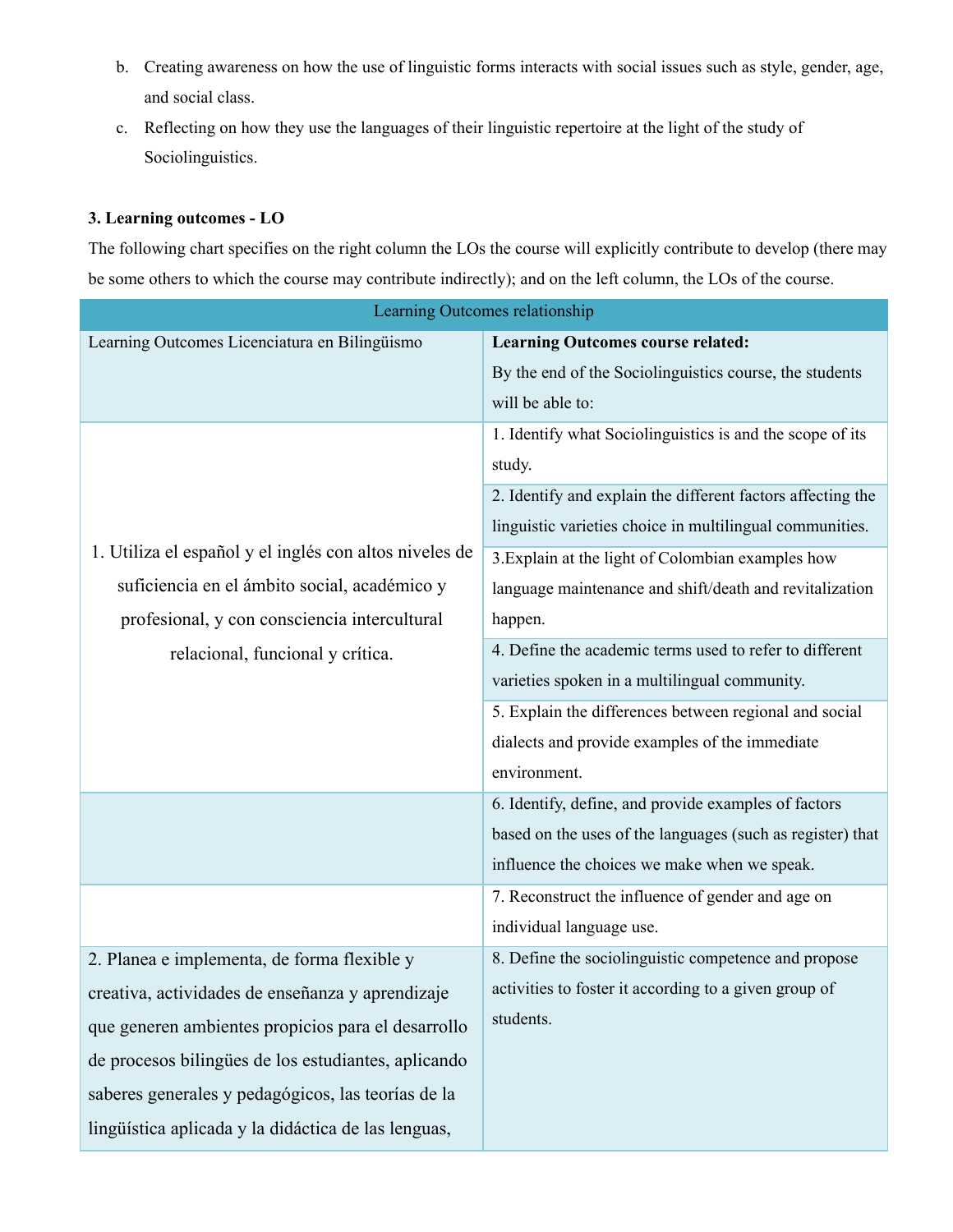| las políticas educativas y lingüísticas para          |                                                       |
|-------------------------------------------------------|-------------------------------------------------------|
| responder a las necesidades cognitivas, lingüísticas, |                                                       |
| afectivas, socio-culturales y económicas de           |                                                       |
| diversos contextos educativos/los educandos.          |                                                       |
| 3. Incorpora reflexivamente y con criterio            | 9. Plan and implement an activity that makes          |
| pedagógico el uso de las TIC en el desarrollo de      | pedagogical use of an ICT tool to start or finish the |
| procesos educativos.                                  | discussion of a content unit of the course.           |

In the same line, the course will also contribute to the development of the linguistic competence of the students of the course by means of the different activities they will develop. Thus, by the end of the course, the students will be able to: (at a  $B1.2 + level - adapted from the CERL)$ 

| Learning Outcomes relationship                                                                                                                                                             |                                                                                                                                                                                                                                                                                                                                                                                                                                                                                                                                                                                                                                                                                                                                                                                                                                                                                                            |  |
|--------------------------------------------------------------------------------------------------------------------------------------------------------------------------------------------|------------------------------------------------------------------------------------------------------------------------------------------------------------------------------------------------------------------------------------------------------------------------------------------------------------------------------------------------------------------------------------------------------------------------------------------------------------------------------------------------------------------------------------------------------------------------------------------------------------------------------------------------------------------------------------------------------------------------------------------------------------------------------------------------------------------------------------------------------------------------------------------------------------|--|
| Learning Outcomes Licenciatura en Bilingüismo                                                                                                                                              | <b>Learning Outcomes course related:</b>                                                                                                                                                                                                                                                                                                                                                                                                                                                                                                                                                                                                                                                                                                                                                                                                                                                                   |  |
|                                                                                                                                                                                            | By the end of the Sociolinguistics course, the students<br>will be able to:                                                                                                                                                                                                                                                                                                                                                                                                                                                                                                                                                                                                                                                                                                                                                                                                                                |  |
| 1. Utiliza el español y el inglés con altos niveles de<br>suficiencia en el ámbito social, académico y<br>profesional, y con consciencia intercultural<br>relacional, funcional y crítica. | 1. Do listening exercises that require the understanding<br>of main ideas of propositionally and linguistically<br>complex speech on both concrete and abstract topics<br>delivered in standard speech, including technical<br>discussions in his/her field of specialization.<br>2. Read with a medium degree of independence,<br>adapting style and speed of reading to different texts<br>and purposes and scan quickly through long and<br>complex texts, locating relevant details.<br>3. Give clear, detailed descriptions and presentations on<br>a wide range of subjects related to his/her field of<br>interest, expanding and supporting ideas with subsidiary<br>points and relevant examples.<br>4. Write straightforward connected texts on a range of<br>familiar subjects within his/her field of interest, by<br>linking a series of shorter discrete elements into a linear<br>sequence. |  |

## **4. Methodology**

The methodology implemented in the course will be a mixture of input sessions, guided discussions, student's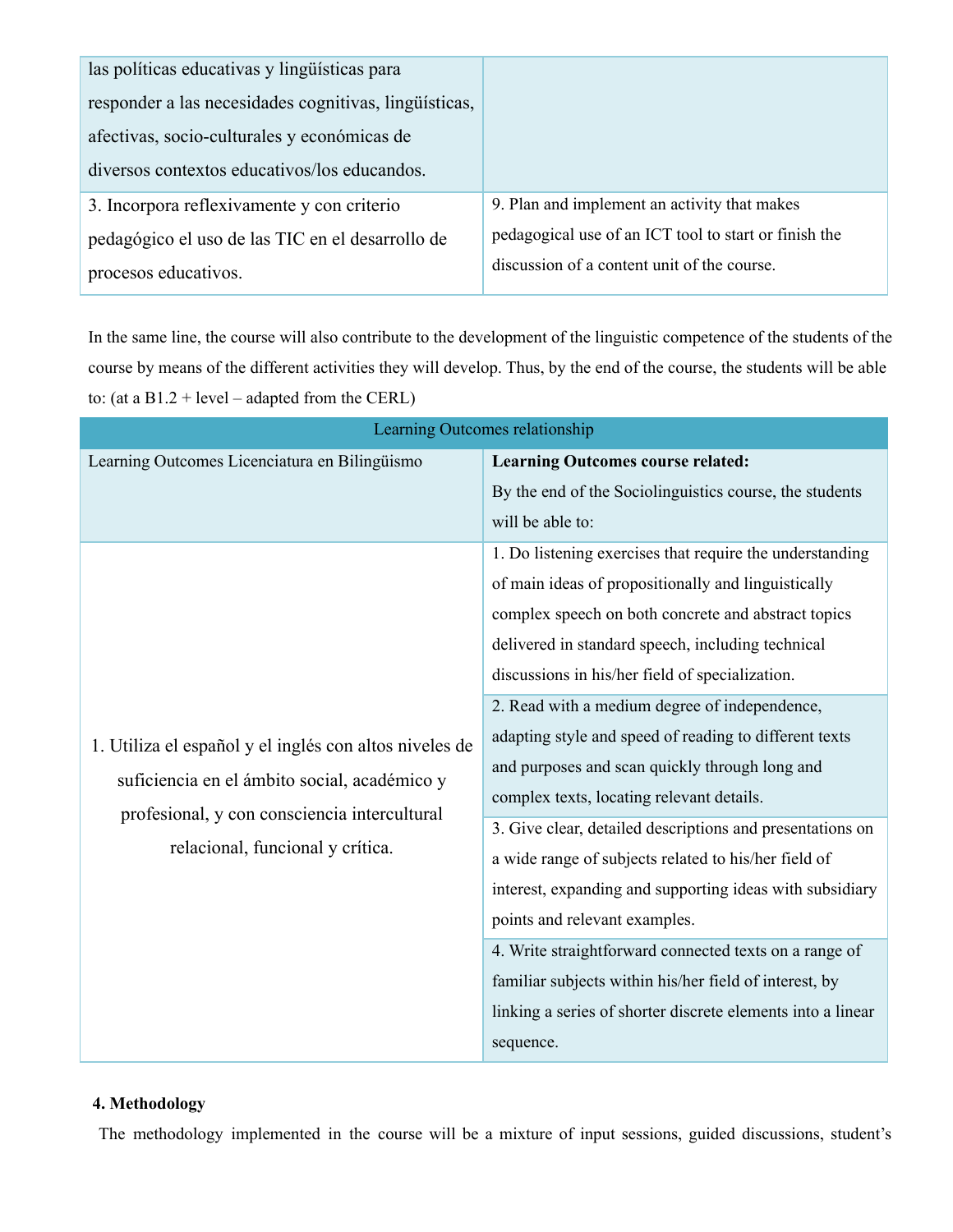presentations, written reports, micro teaching activities, etc. all performed through a virtual environment. The course incorporates elements of different pedagogical models such as:

**Content-based Approach:** Learners develop communicative skills (listening, reading, speaking, and writing) and are aware of structural items of the language through the exposure to theoretical input based on Sociolinguistics. Students will participate in activities such as: workshops, interviews, class discussions and debates (collaborative activities), summarizing, note taking, extracting key information, etc.

**Humanistic Approach:** The basis of the Humanistic Approach is *shifting the focus in education from teaching to* learning, so that the teacher is no longer the focal point in class but someone who facilitates the process of *education*. By means of reading assignments, classroom discussion and written tasks, students incorporate skills and concepts presented in the course into individual processes of intellectual, emotional, and spiritual growth that empower them to make positive, meaningful contributions to society. In-class and out-of class activities aim to present the English in ways that promote student's affective engagement with the language, respond to their needs and interests, and maximize opportunities to use English to communicate information, feeling and ideas.

**Critical Reflection:** Critical Reflection helps students by creating new understanding, by making them conscious of the *social, political, professional, economic and ethical assumptions that support or constrain one's actions*. It allows students to learn from mistakes, examine actions, evaluate them, propose solutions, revise and plan continually.

**Socio-constructivism:** Students complete graded in-class and out-of-class tasks, and select from a variety of optional, independent activities according to their interests, needs, and individual learning styles. Work is evaluated taking into account students' assimilation of skills and concepts into diverse, personalized, individualized models of the English language and EFL pedagogy.

Important: Each class will be guided by the assigned readings from the book *An Introduction to Sociolinguistics* – fifth edition by Holmes and Wilson (2018) and a series of supplemental readings shared throughout the semester. Therefore, **students should read all assigned material prior to class.** In the classroom, students will be responsible for participating, creating, and reflecting on the issues presented.

Finally, the course will integrate all sorts of ICT tools that will provide support to the class; some of them are: the LMS – Schoology, Google Meets, e-mail, etc.

**5. Content units and tentative course schedule:** These are attached in a separate table for each of the 2 groups of the course.

#### **6. Assessment and evaluation**

The course is intended to promote self-assessment and autonomy. Written exams will be given based on the materials discussed inside the class sessions and the tasks for homework. Oral presentations will also be part of the assessment